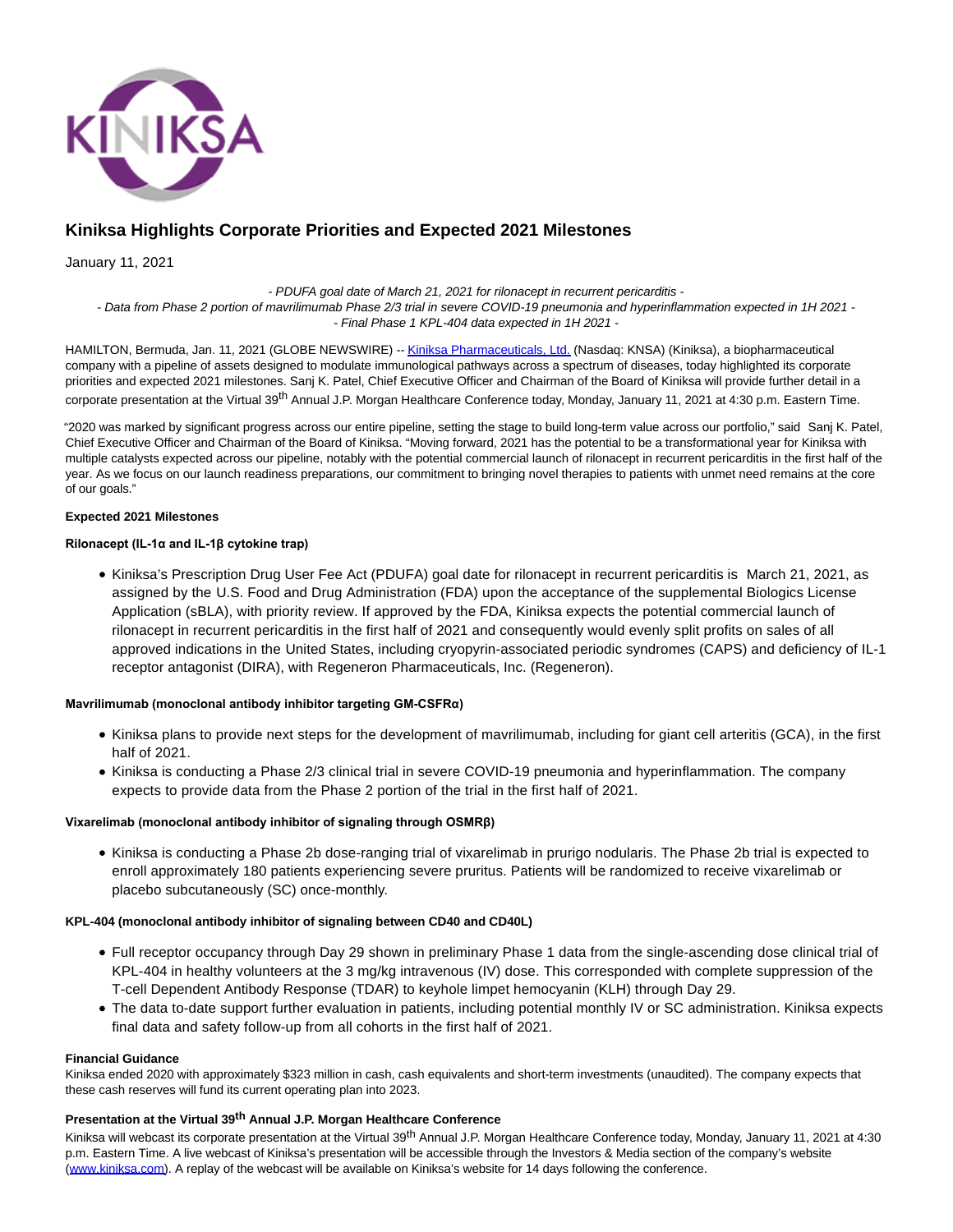## **About Kiniksa**

Kiniksa is a biopharmaceutical company focused on discovering, acquiring, developing and commercializing therapeutic medicines for patients suffering from debilitating diseases with significant unmet medical need. Kiniksa's product candidates, rilonacept, mavrilimumab, vixarelimab and KPL-404, are based on strong biologic rationale or validated mechanisms, target underserved conditions and offer the potential for differentiation. These pipeline assets are designed to modulate immunological pathways across a spectrum of diseases. For more information, please visit [www.kiniksa.com.](https://www.globenewswire.com/Tracker?data=Y_3UdPFmYLhkv-qXo-Q1OuqPLuTG_6WUsbJy8b1QA-LbKqhsQBSBbZdter6P_Xo57ogackhX9tEgWugI0INFdIQGZXNo2mtwZeYwccP9MO3Yzt4FY_wNoQznIF5pyrghIURqiaKdOKpLiPLsd5bE7LIPIcNbnHQwqs5WZ5TePEaVt8FS2FtMCZ8MV4Ph1ljcEfr7feSmDbzBp3yHasGNnk4aBC-79dAxc251dgw-Vmsr3BtTrm4MyKtHR52uAeVD00GLkimU4q3yT6tzH5YQ-MrLnLtQsGJjAjtjlsFDFHFt1PL8ievzABuHK3j1qx5CsVj894EH1W9n2nP1Yr6awUppAZAhmff-X0nFFW7J1qzCo63S1eNIhWLyVLkPfsqEQGsMHV-FbjsWznsKYHIMWc6auad_uMd4UBkQPeDukWeak7C8MaA3R5EZV6uqtJ3dncNu3wZa8Y8JiGvmfPMNQ9Cdg1XsGQh9SKOUgFB1IQudP_HwGEGSm4E2riD1w-FIDJZZ1ma1lj7G_67bXJ93I4KfwkEU7IE78DBaClAgWDoDELT1_HIRU_4EsdhKtVeO6IDTP7v3j0uHZbJLnlRG9lelwsZzH7b5s9Y96-tUZH-DXwuU2wFOmkC8ErWasSgFVqW-lNEmJ4k1lHw6U0iARfEppKEzSdxJb6shQv3g7c4=)

# **About Rilonacept**

Rilonacept is a weekly, subcutaneously-injected, recombinant dimeric fusion protein that blocks interleukin-1 alpha (IL-1α) and interleukin-1 beta (IL-1β) signaling. Rilonacept was discovered and developed by Regeneron and is approved by the FDA under the brand name ARCALYST® for the treatment of CAPS, specifically Familial Cold Autoinflammatory Syndrome and Muckle-Wells Syndrome, and DIRA. Rilonacept in recurrent pericarditis is an investigational drug. The FDA granted Breakthrough Therapy designation to rilonacept for the treatment of recurrent pericarditis in 2019 and Orphan Drug designation to rilonacept for the treatment of pericarditis in 2020.

## **Important information about ARCALYST® (rilonacept) Injection**

IL-1 blockade may interfere with immune response to infections. Serious, life-threatening infections have been reported in patients taking ARCALYST. ARCALYST should be discontinued if a patient develops a serious infection. Taking ARCALYST with TNF inhibitors is not recommended because this may increase the risk of serious infections.

Patients should not receive a live vaccine while taking ARCALYST. It is recommended that prior to initiation of therapy with ARCALYST patients receive all recommended vaccinations, as appropriate, including pneumococcal vaccine and inactivated influenza vaccine. In the initial development program for ARCALYST, six serious adverse reactions were reported by four patients: Mycobacterium intracellular infection, gastrointestinal bleeding and colitis, sinusitis and bronchitis and Streptococcus pneumoniae meningitis. The most commonly reported adverse reactions associated with ARCALYST were injection site reaction and upper respiratory tract infection. Patients should be monitored for changes in their lipid profiles and provided with medical treatment if warranted. Treatment with immunosuppressants, including ARCALYST, may result in an increase in risk of malignancies. Hypersensitivity reactions associated with ARCALYST administration in clinical studies have been rare. If a hypersensitivity reaction occurs, administration of ARCALYST should be discontinued and appropriate therapy initiated.

#### **About Mavrilimumab**

Mavrilimumab is an investigational fully-human monoclonal antibody that targets granulocyte macrophage colony stimulating factor receptor alpha (GM-CSFRα). Mavrilimumab was dosed in over 550 patients with rheumatoid arthritis through Phase 2b clinical studies in Europe and achieved prospectively-defined primary endpoints of efficacy and safety. Kiniksa's lead indication for mavrilimumab is GCA, a rare inflammatory disease of medium-to-large arteries. Kiniksa is also evaluating mavrilimumab in COVID-19 pneumonia and hyperinflammation. The FDA granted Orphan Drug designation to mavrilimumab for the treatment of GCA in 2020.

#### **About Vixarelimab**

Vixarelimab is an investigational fully-human monoclonal antibody that targets oncostatin M receptor beta (OSMRβ), which mediates signaling of interleukin-31 (IL-31) and oncostatin M (OSM), two key cytokines implicated in pruritus, inflammation and fibrosis. Kiniksa believes vixarelimab to be the only monoclonal antibody in development that targets both pathways simultaneously. Kiniksa's lead indication for vixarelimab is prurigo nodularis, a chronic inflammatory skin condition characterized by severely pruritic skin nodules. The FDA granted Breakthrough Therapy designation to vixarelimab for the treatment of pruritus associated with prurigo nodularis in 2020.

#### **About KPL-404**

KPL-404 is an investigational humanized monoclonal antibody that is designed to inhibit CD40-CD40 ligand (CD40L) interaction, a key T-cell co-stimulatory signal critical for B-cell maturation and immunoglobulin class switching and Type 1 immune responses. Kiniksa believes disrupting the CD40-CD40L interaction is an attractive approach for multiple autoimmune disease pathologies such as rheumatoid arthritis, Sjogren's syndrome, Graves' disease, systemic lupus erythematosus and solid organ transplant. Kiniksa owns or controls the intellectual property related to KPL-404.

#### **Forward-Looking Statements**

This press release contains forward-looking statements within the meaning of the Private Securities Litigation Reform Act of 1995. In some cases, you can identify forward looking statements by terms such as "may," "will," "should," "expect," "plan," "anticipate," "could," "intend," "target," "project," "contemplate," "believe," "estimate," "predict," "potential" or "continue" or the negative of these terms or other similar expressions, although not all forward-looking statements contain these identifying words. All statements contained in this press release that do not relate to matters of historical fact should be considered forward-looking statements, including without limitation, statements regarding: our belief that progress made across our pipeline in 2020, has set the stage to build long-term value across our portfolio; our belief that 2021 has the potential to be a transformational year for Kiniksa; expected multiple catalysts across our pipeline in 2021; the potential commercial launch of rilonacept in recurrent pericarditis in the first half of the year, if approved by the FDA; expected timing of data from clinical trials, including expected data from the Phase 2 portion of the adaptive design Phase 2/3 clinical trial of mavrilimumab in severe COVID-19 pneumonia and hyperinflammation in the first half of 2021, next steps for the development of mavrilimumab, including for giant cell arteritis (GCA), in the first half of 2021, and final data from the single-ascending-dose Phase 1 clinical trial of KPL-404 in healthy volunteers in the first half of 2021; our belief that KPL-404 has the potential to address a broad range of autoimmune diseases; our beliefs about the mechanisms of action of our product candidates and potential impact of their approach, including our beliefs that vixarelimab is the only monoclonal antibody in development that targets both interleukin-31 (IL-31) and oncostatin M (OSM) pathways simultaneously; that KPL-404's disruption of the CD40-CD40L interaction is an attractive approach for multiple autoimmune disease pathologies; our belief that all of our product candidates offer the potential for differentiation; and expectation about our cash reserves funding our current operating plan into 2023.

These forward-looking statements are based on management's current expectations. These statements are neither promises nor guarantees, but involve known and unknown risks, uncertainties and other important factors that may cause our actual results, performance or achievements to be materially different from any future results, performance or achievements expressed or implied by the forward-looking statements, including without limitation, the following: delays or difficulty in enrollment of patients in, and activation or continuation of sites for, our clinical trials; amendments to our clinical trial protocols initiated by us or required by regulatory authorities; delays or difficulty in completing our clinical trials, including as a result of the COVID-19 pandemic; potential for changes between final data and any preliminary, interim, top-line or other data from clinical trials conducted by us or third parties; our inability to replicate in later clinical trials the positive final data from our earlier clinical trials or studies; impact of additional data from us or other companies, including the potential for our data to produce negative, inconclusive or commercially uncompetitive results; impact of